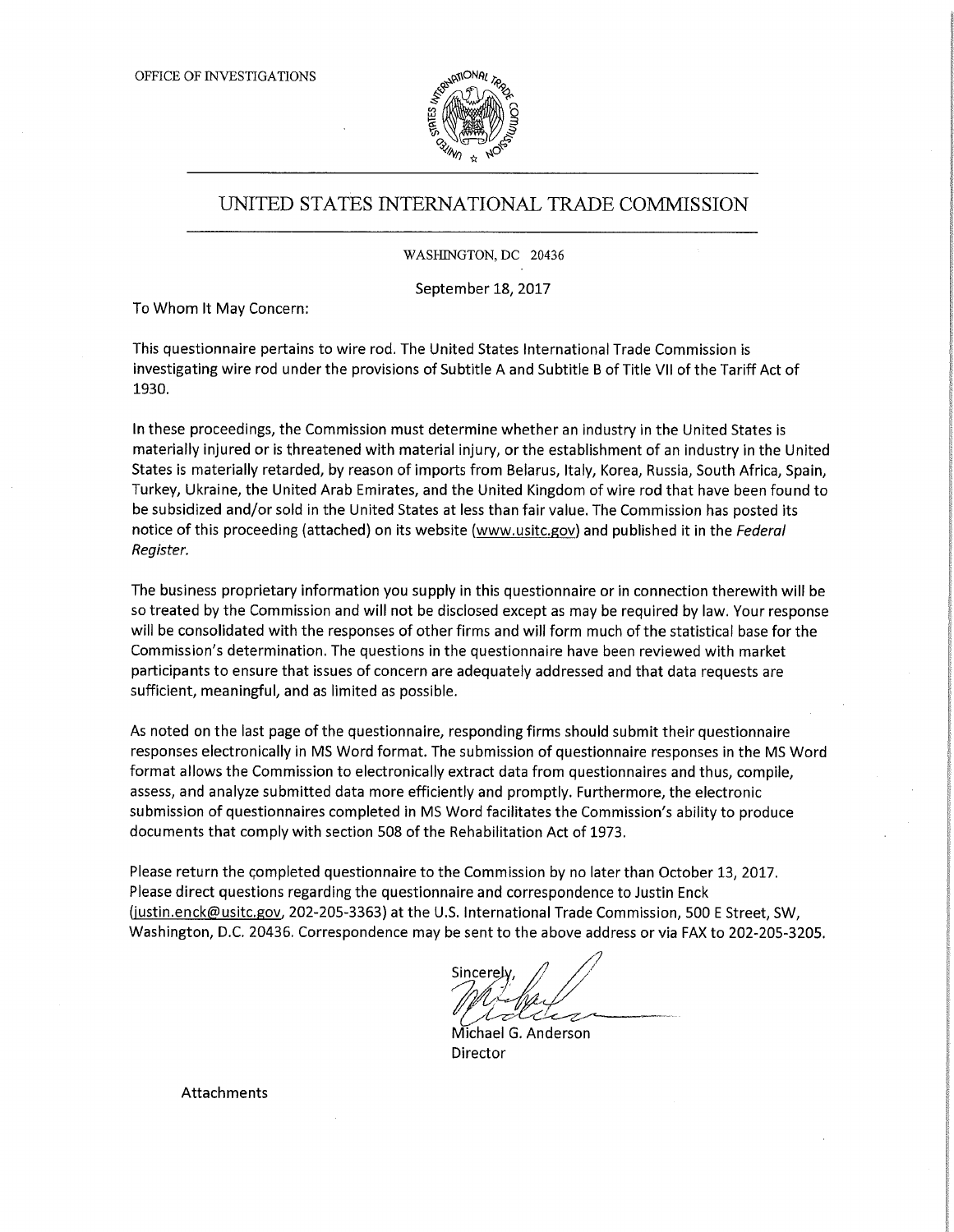## UNITED STATES INTERNATIONAL TRADE COMMISSION

Investigation Nos. 701‐TA‐573‐574 and 731‐TA‐1349‐1358 (Final)

Wire Rod from Belarus, Italy, Korea, Russia, South Africa, Spain, Turkey, Ukraine, the United Arab Emirates, and the United Kingdom

Scheduling of the final phase of countervailing duty and antidumping duty investigations.

AGENCY: United States International Trade Commission.

## ACTION: Notice.

SUMMARY: The Commission hereby gives notice of the scheduling of the final phase of countervailing duty and antidumping duty investigation Nos. 701‐TA‐573‐574 and 731‐TA‐1349‐1358 (Final) pursuant to the Tariff Act of 1930 ("the Act") to determine whether an industry in the United States is materially injured or threatened with material injury, or the establishment of an industry in the United States is materially retarded, by reason of imports of wire rod from Belarus, Italy, Korea, Russia, South Africa, Spain, Turkey, Ukraine, the United Arab Emirates, and the United Kingdom, provided for in subheadings 7213.91.30, 7213.91.45, 7213.91.60, 7213.99.00, 7227.20.00, and 7227.90.60 of the Harmonized Tariff Schedule of the United States. The Department of Commerce ("Commerce") has preliminarily determined imports of wire rod to be subsidized by the governments of Italy and Turkey (82 FR 41931 and 82 FR 41929). Determinations with respect to imports of wire rod alleged to be sold at less than fair value are pending.

DATE: September 5, 2017.

FOR FURTHER INFORMATION CONTACT: Justin Enck ((202) 205-3363), Office of Investigations, U.S. International Trade Commission, 500 E Street SW, Washington, DC 20436. Hearing‐impaired persons can obtain information on this matter by contacting the Commission's TDD terminal on 202‐205‐1810. Persons with mobility impairments who will need special assistance in gaining access to the Commission should contact the Office of the Secretary at 202‐205‐2000. General information concerning the Commission may also be obtained by accessing its internet server (*https://www.usitc.gov*). The public record for these investigations may be viewed on the Commission's electronic docket (EDIS) at *https://edis.usitc.gov*.

## SUPPLEMENTARY INFORMATION:

Scope.-- For purposes of these investigations, Commerce has defined the subject merchandise as, "certain hot-rolled products of carbon steel and alloy steel, in coils, of approximately round cross section, less than 19.00 mm in actual solid cross‐sectional diameter. Specifically excluded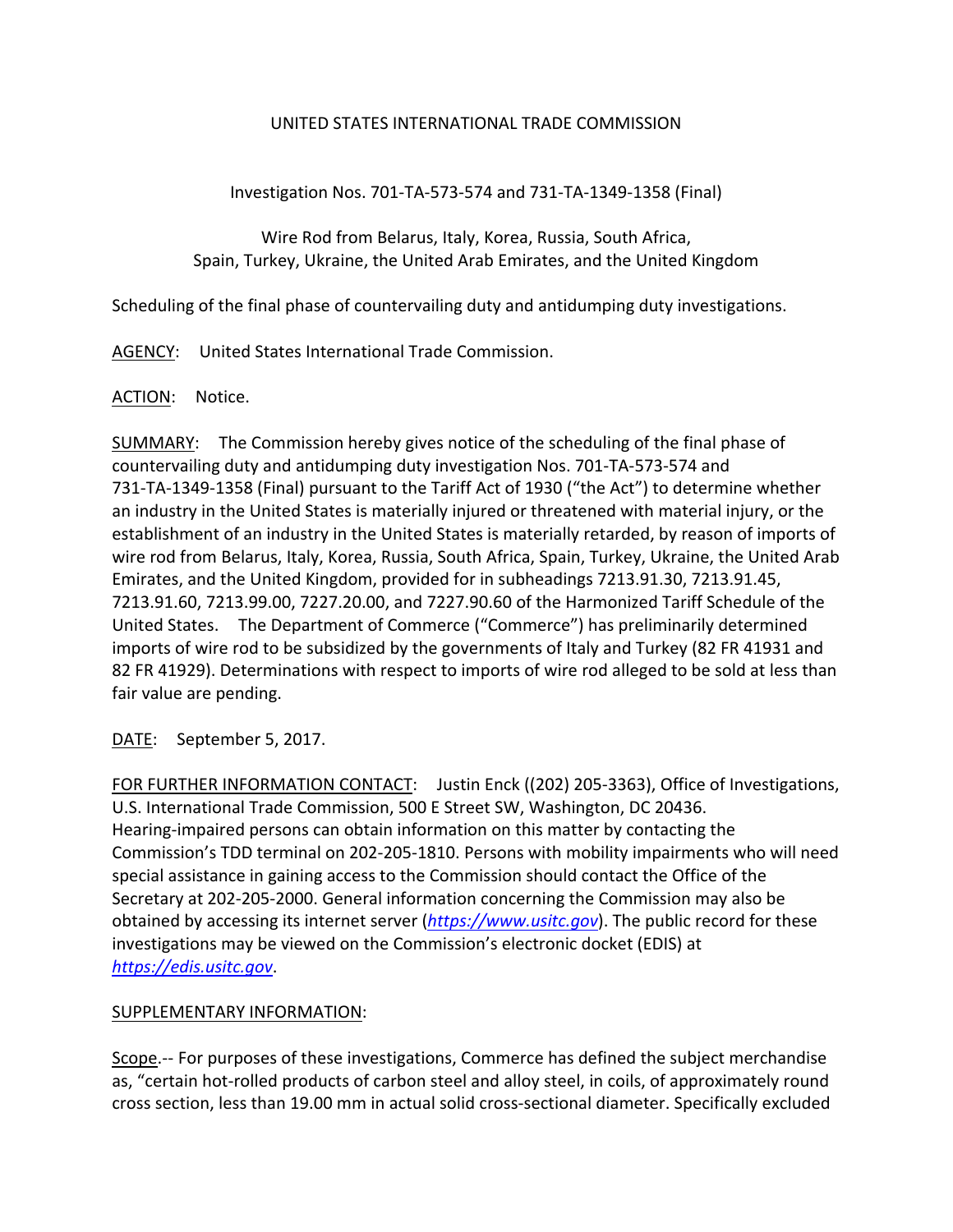are steel products possessing the above‐noted physical characteristics and meeting the Harmonized Tariff Schedule of the United States (HTSUS) definitions for (a) stainless steel; (b) tool steel; (c) high‐nickel steel; (d) ball bearing steel; or (e) concrete reinforcing bars and rods. Also excluded are free cutting steel (also known as free machining steel) products (i.e., products that contain by weight one more of the following elements: 0.1 percent or more of lead, 0.05 percent or more of bismuth, 0.08 percent or more of sulfur, more than 0.04 percent of phosphorous, more than 0.05 percent of selenium, or more than 0.01 percent of tellurium). All products meeting the physical description of subject merchandise that are not specifically excluded are included in this scope" (82 FR 41933).

Background.‐‐The final phase of these investigations is being scheduled pursuant to section 705(b) of the Tariff Act of 1930 (19 U.S.C. 1671d(b)), as a result of affirmative preliminary determinations by Commerce that certain benefits which constitute subsidies within the meaning of section 703 of the Act (19 U.S.C. 1671b) are being provided to manufacturers, producers, or exporters in Italy and Turkey of wire rod. The investigations were requested in petitions filed on March 28, 2017 by Charter Steel, Saukville, Wisconsin; Gerdau Ameristeel US Inc., Tampa, Florida; Keystone Consolidated Industries, Inc., Peoria, Illinois; and Nucor Corporation, Charlotte, North Carolina.

For further information concerning the conduct of this phase of the investigations, hearing procedures, and rules of general application, consult the Commission's Rules of Practice and Procedure, part 201, subparts A and B (19 CFR part 201), and part 207, subparts A and C (19 CFR part 207).

Participation in the investigations and public service list.‐‐Persons, including industrial users of the subject merchandise and, if the merchandise is sold at the retail level, representative consumer organizations, wishing to participate in the final phase of these investigations as parties must file an entry of appearance with the Secretary to the Commission, as provided in section 201.11 of the Commission's rules, no later than 21 days prior to the hearing date specified in this notice. A party that filed a notice of appearance during the preliminary phase of the investigations need not file an additional notice of appearance during this final phase. The Secretary will maintain a public service list containing the names and addresses of all persons, or their representatives, who are parties to the investigations.

Limited disclosure of business proprietary information (BPI) under an administrative protective order (APO) and BPI service list.‐‐Pursuant to section 207.7(a) of the Commission's rules, the Secretary will make BPI gathered in the final phase of these investigations available to authorized applicants under the APO issued in the investigations, provided that the application is made no later than 21 days prior to the hearing date specified in this notice. Authorized applicants must represent interested parties, as defined by 19 U.S.C. 1677(9), who are parties to the investigations. A party granted access to BPI in the preliminary phase of the investigations need not reapply for such access. A separate service list will be maintained by the Secretary for those parties authorized to receive BPI under the APO.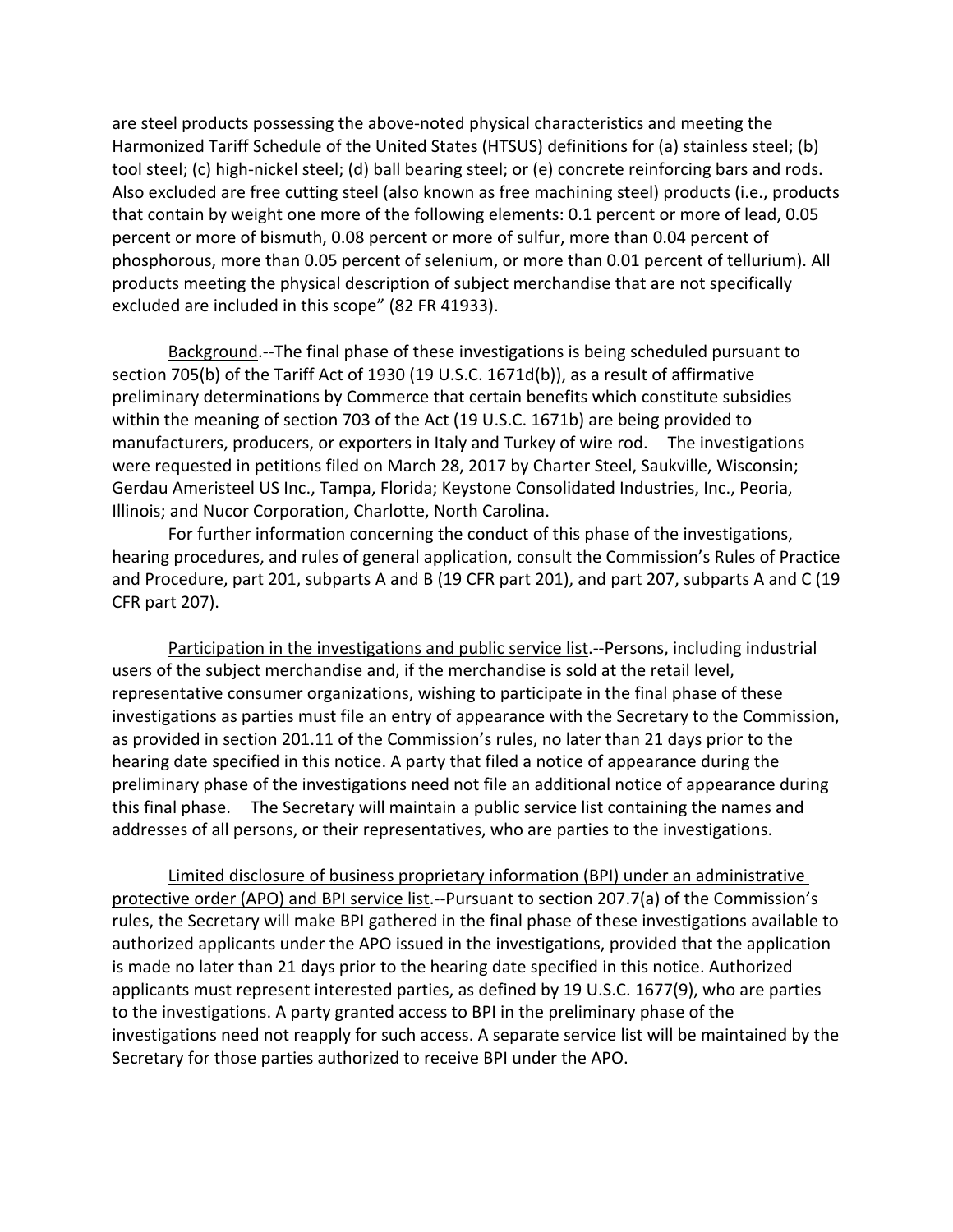Staff report.‐‐The prehearing staff report in the final phase of these investigations will be placed in the nonpublic record on November 2, 2017, and a public version will be issued thereafter, pursuant to section 207.22 of the Commission's rules.

Hearing.‐‐The Commission will hold a hearing in connection with the final phase of these investigations beginning at 9:30 a.m. on Thursday, November 16, 2017, at the U.S. International Trade Commission Building. Requests to appear at the hearing should be filed in writing with the Secretary to the Commission on or before November 9, 2017. A nonparty who has testimony that may aid the Commission's deliberations may request permission to present a short statement at the hearing. All parties and nonparties desiring to appear at the hearing and make oral presentations should participate in a prehearing conference to be held on November 15, 2017, at the U.S. International Trade Commission Building, if deemed necessary. Oral testimony and written materials to be submitted at the public hearing are governed by sections 201.6(b)(2), 201.13(f), and 207.24 of the Commission's rules. Parties must submit any request to present a portion of their hearing testimony in camera no later than 7 business days prior to the date of the hearing.

Written submissions.‐‐Each party who is an interested party shall submit a prehearing brief to the Commission. Prehearing briefs must conform with the provisions of section 207.23 of the Commission's rules; the deadline for filing is November 9, 2017. Parties may also file written testimony in connection with their presentation at the hearing, as provided in section 207.24 of the Commission's rules, and posthearing briefs, which must conform with the provisions of section 207.25 of the Commission's rules. The deadline for filing posthearing briefs is November 27, 2017. In addition, any person who has not entered an appearance as a party to the investigations may submit a written statement of information pertinent to the subject of the investigations, including statements of support or opposition to the petition, on or before November 27, 2017. On December 13, 2017, the Commission will make available to parties all information on which they have not had an opportunity to comment. Parties may submit final comments on this information on or before December 15, 2017, but such final comments must not contain new factual information and must otherwise comply with section 207.30 of the Commission's rules. All written submissions must conform with the provisions of section 201.8 of the Commission's rules; any submissions that contain BPI must also conform with the requirements of sections 201.6, 207.3, and 207.7 of the Commission's rules. The Commission's *Handbook on E‐Filing*, available on the Commission's website at *https://edis.usitc.gov*, elaborates upon the Commission's rules with respect to electronic filing.

Additional written submissions to the Commission, including requests pursuant to section 201.12 of the Commission's rules, shall not be accepted unless good cause is shown for accepting such submissions, or unless the submission is pursuant to a specific request by a Commissioner or Commission staff.